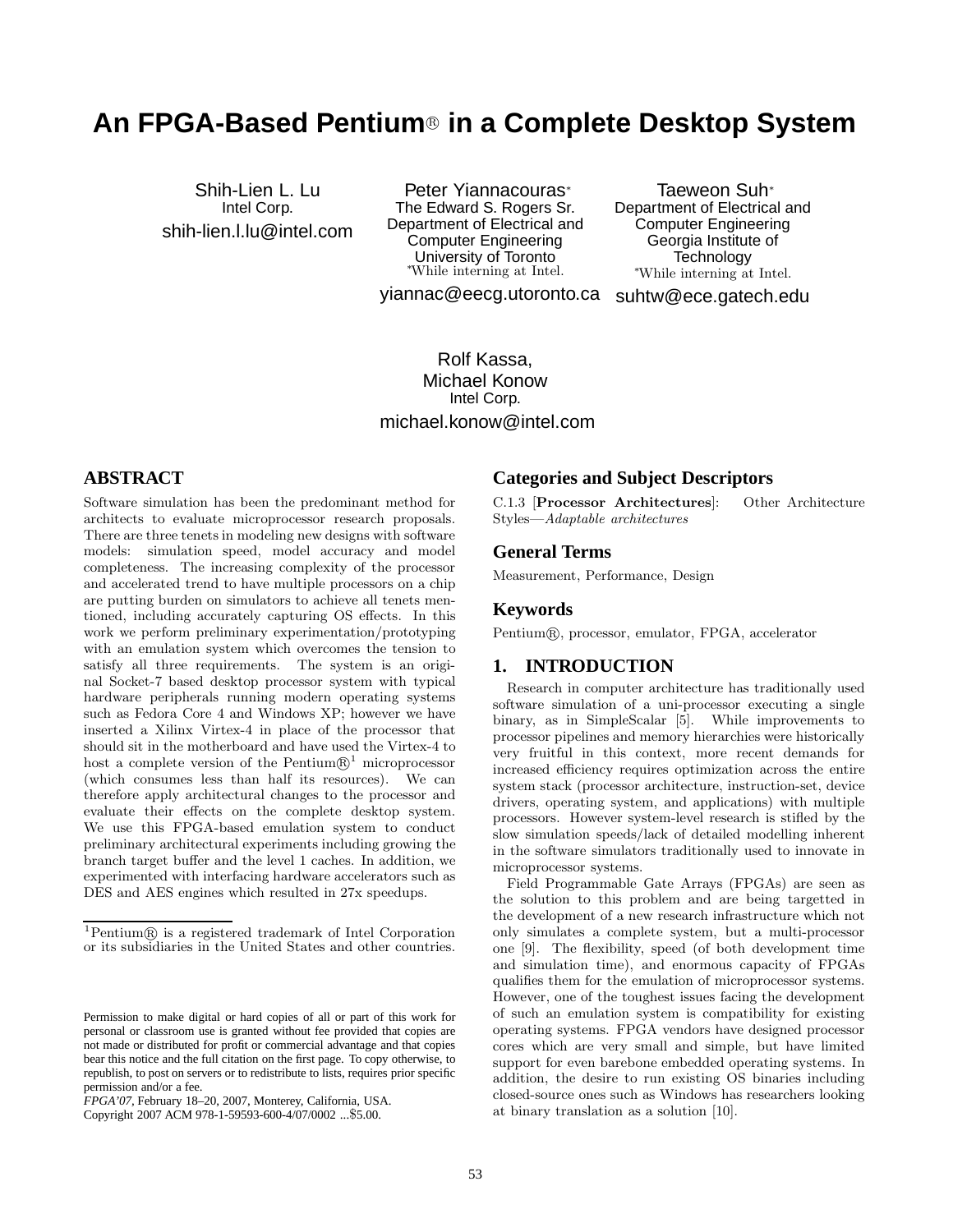In this work we emulate a version of a commercial x86 desktop processor on an FPGA to run real operating systems on stock hardware. To be precise, we've replaced a Pentium(R) microprocessor from its standard socket on a stock motherboard, with a single Xilinx Vritex4 LX200  $FPGA$  which implements the Pentium $\mathbb R$  core. The stock motherboard with a standard socket is underclocked at 25 MHz and all system components such as memory, graphics card, CDROM, hard disk, USB devices, mouse and keyboard can be operated at the same relative speeds as in an original system. Most importantly, our FPGA-based Pentium(R) emulation system provides us the ability to run real operating systems, such as Fedora Core 4, Red Hat 9, and Windows XP on the FPGA while interacting with real hardware components.

The FPGA-based Pentium® desktop system provides a powerful tool for the exploration and customization of future microprocessors. Although the system being emulated does not contain a state-of-the art microprocessor, its applicability to modern architectural research has recently spiked due to the successful arrival of chip multi-processors (CMPs). As the number of cores in a CMP increases, system level architectural decisions are becoming more important. Our emulation system has already been expanded to a multiprocessor system by using available dual processor motherboards, though that work is still in progress.

In this work we make the following contributions: (i) we analyze the Pentium $\mathbb R$  core implementation on the Virtex-4 FPGA and crudely contrast it to its implementation using the silicon technology of its commercial debut, (ii) we perform preliminary architectural enhancements which demonstrate the emulator's ability to measure the effect of microarchitectural changes on the complete system using the SPEC2000 integer benchmarks—specifically we parameterize the branch target buffer and the L1 cache; and (iv) we experimented with adding hardware accelerators such as AES and DES.

The ability to place desktop microprocessors on an FPGA device and have it execute consumer applications has significant ramifications for the FPGA community. It may not be feasible for desktop processors to be hosted on FPGAs commercially, but with academia and industry embracing the concept as a research vehicle, at the very least, researchers will discover innovative ways to use the programmable FPGA fabric (for example by adding custom instructions or parameterizing parts of the architecture), which may then pave the way for FPGA fabric to be tightly integrated into ordinary desktop processor devices. Also, it provides an interesting point of comparison allowing us to benchmark modern FPGA technology against twelve year old transistor-based silicon technology.

The remaining sections of this document will summarize related work and relevant background in Section 2, describe the Pentium(R) emulation system in more detail in Section 3, outline the implementation of our architectural enhancements made in Section 4, discuss the area/speed effects of the architectural implementations in Section 5, and then conclude in Section 6.

#### **2. BACKGROUND**

The concept of using FPGAs to more quickly and more accurately explore the microprocessor design space has recently gained traction causing publications on the topic

to multiply [14]. Some of this work focusses on accelerating simulation times by offloading highly detailed resource modelling into the FPGA while a software simulator remains the core of the emulation environment [7]. Other research often focusses on a single architectural novelty (for example transactional parallel systems [17], caching [19], vectorthread processors [16]) and build FPGA-based models of the relevant hardware. Contrary to both these approaches, we implement the complete microprocessor on an FPGA making the entire processor architecture flexible.

Complete RTL models of microprocessors have already become available for the SPARC V8 [1], Niagara [3], and PowerPC [4]. These cores are can be synthesized to FPGA and are designed to facilitate design space exploration as seen by Jones et al [15]. However, to the best of our knowledge, we are the first to employ such a core in a real desktop system with real hardware peripherals capable of hosting real and modern operating systems. Our emulation platform also provides several orders of magnitude of simulation time speedup over software emulators such as Simics [8] and SimOS [20].

An abundance of research already exists in the embedded domain which applies customization to an FPGA-based core. The fruitfulness of application-specific microarchitectural variation was seen in [22] and its automatic navigation in [21]. In addition, the effect of including custom instructions into such cores was explored [6]. While our work is similar in spirit to these works we differentiate ourselves by focussing on the desktop domain and emphasizing peripheral and operating system interaction.

# **3. THE FPGA-BASED PENTIUM**® **EMULATION SYSTEM**

The complete emulation environment consists of four main components: (i) the FPGA which hosts the Pentium $\mathbb R$ processor; (ii) the hardware including motherboard and peripherals; (iii) the software/operating system; and (iv) the necessary FPGA CAD software required to implement the FPGA design. We discuss each of these four items in further detail.

#### **3.1 The Processor**

The processor used in our emulation system is the original Pentium (R) which is the desktop processor released after the 486 and before the Pentium Pro $(R)$ . The 3.3 million transistor processor was released in 1994 in a 0.6 micron technology and was originally clocked at 75 MHz [13]. It is a 32-bit in-order 5-stage dual-pipeline processor supporting the IA32 instruction set including floating point instructions using an on-chip pipelined floating-point module. It is equipped with two on-chip separate 8 KB 2-way set associative level 1 caches for data and instructions and implements the MESI protocol for use in multiprocessor environments. It also includes dynamic branch prediction using a 256 entry predictor table and branch target buffer.

A 3-level stacked board houses the FPGA and necessary circuitry. The first level contains the pin/power conversion between the motherboard and FPGA allowing it to be plugged directly into the motherboard. The second level contains the FPGA itself, and the top level contains the programming circuitry for the FPGA. The FGPA used to host the Pentium $\mathcal{R}$  is a Xilinx Virtex-4 LX200 90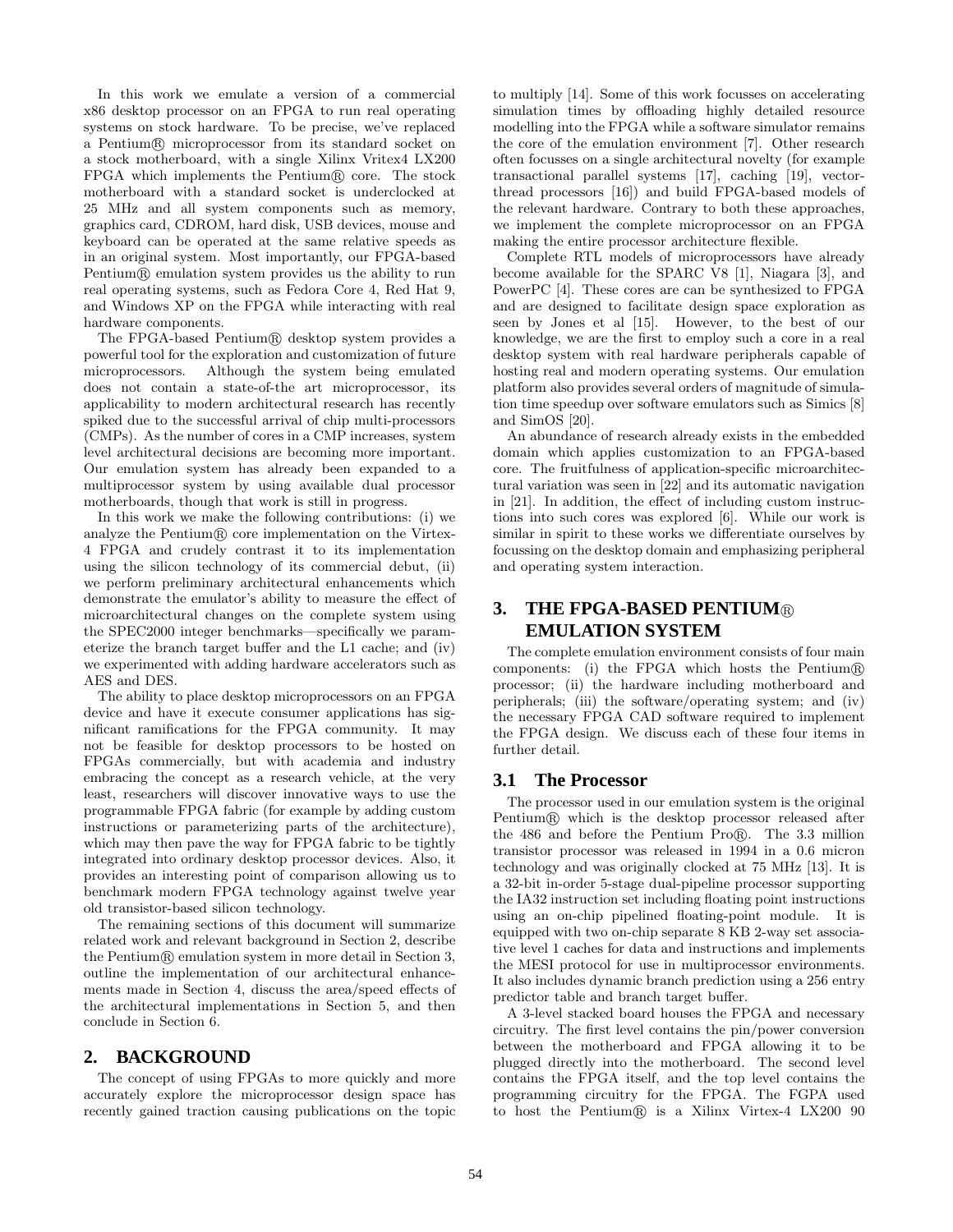

Figure 1: Image of the FPGA-based processor emulator system equipped with standard hardware peripherals, a Xilinx Virtex-4 device in place of a microprocessor chip, all running Windows XP



Figure 2: Image of the 3-level stacked board which houses the Xilinx Virtex-4 and converts it for use on the processor motherboard.

nanometer device, which gets less than half consumed by the  $Pentium(R)$ . More detailed analysis of the Virtex-4 resources utilized by the Pentium $\mathbb R$  will follow in Section 5.

# **3.2 The Computer Hardware**

Everything other than the actual Pentium $(\mathbb{R})$  chip is original hardware that would typically be used in a Pentium system. The motherboard is an original ASUS Socket7 motherboard with 196 MB of SDRAM, and original chipset and BIOS. The only modification is that the board's clock is underclocked to approximately 25 MHz—one third of the speed the system was designed for. Note that the underclocking of the board affects the processor, RAM, cache, chipset, and bus speeds and hence preserves the relative speeds of the original system. Other peripherals attached to the board include graphics card, USB connector, hard disk, CDROM, keyboard, mouse, and monitor.

# **3.3 The Operating Systems**

The most powerful ability of our FPGA-based system is its ability to boot real operating systems. We successfully installed unmodified versions of Fedora Core 4, Red Hat 9, and Windows  $XP$  on the Pentium $\mathbb{R}$ ; the installation procedure was no different than on any typical desktop system. In terms of performance and usability, it takes approximately 10 minutes to boot Fedora Core 4 without a GUI. Command shells, and text editors such as vim operate just as expected on a modern computer system, and GCC can compile small programs in seconds. Typing is certainly done at full speed, searches through normal sized text files succeed with unnoticeable latency. In summary, the system is perfectly usable as a desktop computer for very simple non-graphical applications.

#### **3.4 FPGA Development**

To synthesize the Pentium $\mathbb R$  we use Synplify Pro 8.5.1 for high-level synthesis of the VHDL and then use Xilinx ISE 8.1i for placement and routing onto the Virtex-4 device. The entire process takes between 10 and 20 hours to synthesize, map, place, route and generate a bitstream, followed by an additional 20 seconds to download the bitstream to the device. This turnaround time is orders of magnitude quicker than the fabrication time for a silicon implementation of the processor which could be inserted directly on the motherboard. In terms of debugging, Modelsim 6.1 is used to simulate the VHDL in lockstep with a software simulator which models the original behaviour of the processor. A suite of regression tests are used to ensure the processor is still a functional x86 machine. The regression tests are a subset of those used to verify the original Pentium $\mathbb{R}$ .

#### **4. MODIFYING THE PENTIUM** R CORE

In this section we discuss our design and implementations of the three different enhancements we made to the Pentium $(R)$ . Below we discuss the expansions made to the branch prediction capabilities and the L1 cache of the core, and we detail our integration of the hardware acceleration for encryption/decryption through our AES and DES crypto-engine.

# **4.1 Expanding the Branch Target Buffer**

The Pentium® is equipped with dynamic branch prediction which consists not only of a predictor table to speculate on conditional branches, but also a branch target buffer (BTB) to speculate on indirect branches—when the target of a branch can not be deduced by the current program counter and the instruction word alone (ie. the branch target cannot be resolved early enough in the pipeline), the Pentium® uses the BTB to guess where the branch will jump to. The branch target buffer originally held 256 entries allowing it to speculate "correctly" for up to the last 256 indirect branches. The size of the BTB was doubled to 512 entries and no other changes were required to the rest of the system to accommodate this growth.

#### **4.2 Expanding the L1 Caches**

The Pentium $\circledR$  8 KB L1 caches are very small by today's standards. There are two such caches, one for data memory, the other for instruction memory, each of which are 8 KB and 2-way set associative with 32 bytes per cache line. The caches were increased internally by 4x way-wise to become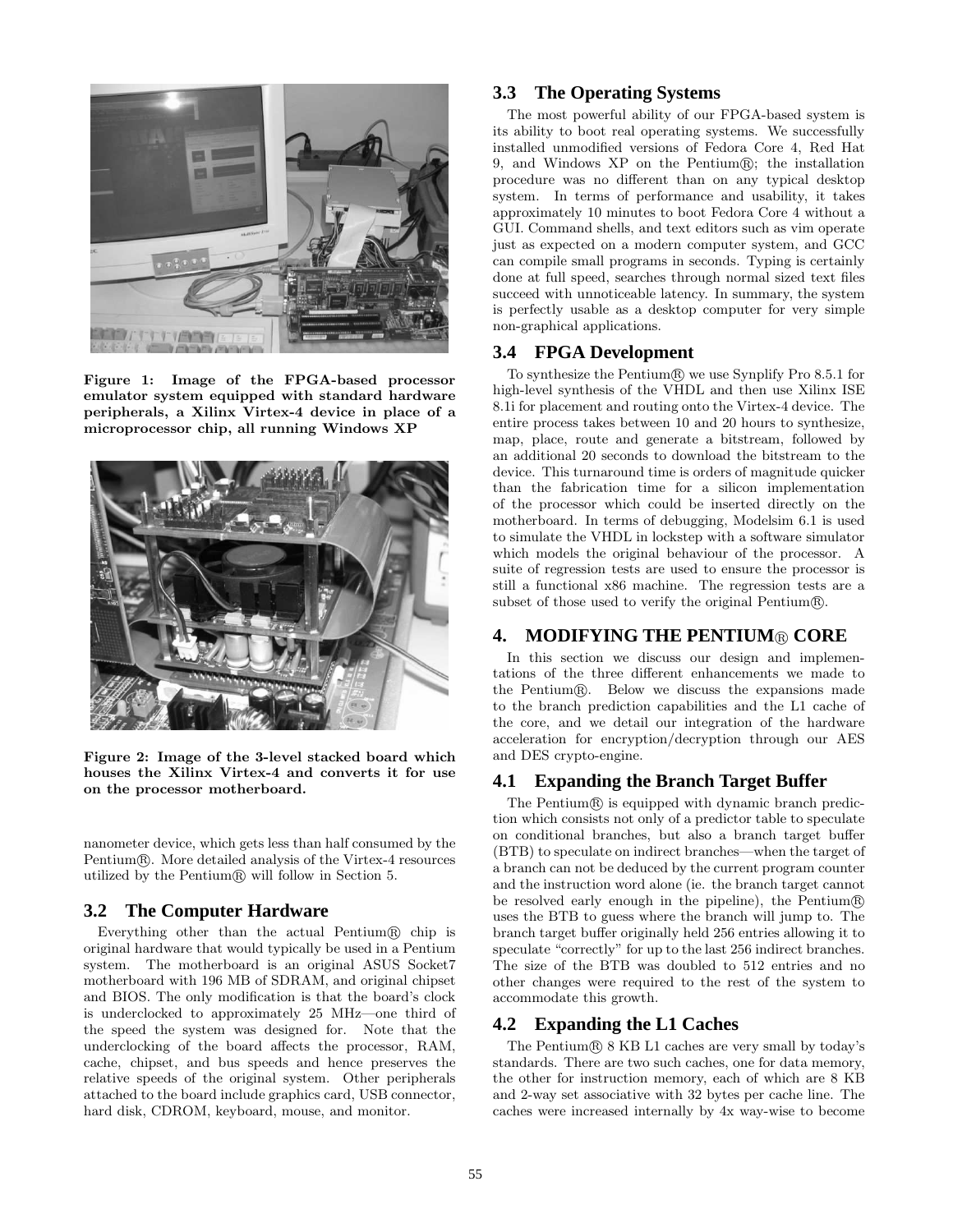32 KB 8-way set associative caches. The LRU replacement policy which determines which line gets evicted within a full set was also expanded to handle the sets of 8 cache lines. Both instruction and data caches can be individually configured to either the 8KB or 32KB versions, but in this work we always keep them the same size.

#### **4.3 Integrating AES and DES Crypto Engine**

We integrated two crypto-engines into the Pentium $\mathbb R$ : Advanced encryption standard (AES) and data encryption standard (DES). Security has more recently become a critical requirement in many computing areas such as network security and digital rights management. To support such security requirements and maximize system performance, security-enhanced processors are preferred and becoming available in the market [12]. In our approach we integrate custom instructions for accelerating encryption and decryption directly into the processor.

We retrieved AES and DES intellectual property (IP) cores from Opencores [2]. The AES core implemented the Rijndael's algorithm and takes a 128-bit key and a 128-bit plaintext/cyphertext for encryption and decryption, respectively. The DES core takes a 56-bit key and 64 bit plaintext/cyphertext for encryption and decryption, respectively. In our implementation, we extended the x86 ISA to integrate AES and DES engines by creating new Model-Specific Registers (MSRs)—a set of hidden registers usually used to capture debug/performance information which are accessible only by two privileged instructions called rdmsr and wrmsr respectively for reading and writing. We can use the MSRs to provide communication with the crypto-engines. That is, the encryption/decryption is executed by sending data to the appropriate crypto-engine by "writing" to our newly created MSR(s) via the wrmsr instruction, then the corresponding cyphertext or plaintext result can be "read" from the crypto-engine via the rdmsr instruction. Similarly, control information is sent to the crypto-engines using another MSR. For example, users can choose the configuration such as AES or DES, encryption or decryption, and key or input data. This approach reduces the access latency by avoiding comparably expensive bus accesses had the engine been a co-processor connect through the bus.

Implementing the new MSRs involved several changes. First the actual MSRs and necessary logic to access them was inserted into the VHDL design. Second the privilege protections checks were removed from rdmsr and wrmsr allowing us to access the crypto-engines from user space rather than through the operating system. Finally, many optimizations were required to improve the execution speed of these instructions since generally rdmsr and wrmsr are very slow instructions. With all these modifications we achieved a communication overhead of only 6 cycles between the processor and the crypto-engines (the engines were clocked at the same CPU frequency though capable of much higher clock rates). The entire design time was less than two weeks for this change and involved modifications to the microcode in addition to VHDL changes to only one isolated component.

Table 1: Virtex-4 resource utilization by the unmodified Pentium $\mathbb C$ .

| Resource      | Number used | Percent Used |
|---------------|-------------|--------------|
| $4$ -LUTs     | 65615       | 37%          |
| Registers     | 26859       | 15%          |
| <b>Slices</b> | 41438       | 46\%         |
| DSP48s        | 29          | 30%          |
| <b>BRAMs</b>  | 118         | 35%          |
|               |             |              |

# **5. EXPERIMENTING WITH THE PENTIUM**® SYSTEM

In this section we analyze and benchmark the FPGAbased Pentium® system to extract the following results:  $(i)$  an area breakdown of the Pentium $\mathbb R$  as reported by the CAD flow; (ii) a comparison between the original branch target buffer and our expanded version; (iii) a comparison between the original 8KB L1 cache and our expanded 32KB L1 cache; (iv) an analysis of the crypto-engine hardware accelerator. We examine each of these in more detail. Note that we report on area in terms of Virtex-4 resources but are cognizant that these results may not predictably map to a real silicon implementation. Nonetheless the area analysis can be used for first-order approximations.

#### **5.1 Area Breakdown of the Pentium**®

We synthesized the Pentium® VHDL to the Virtex-4 LX200 and noticed that less than half of the device resources were used; the corresponding data is shown in Table 1 taken after high-level synthesis and technology mapping was completed. Only 37% of the LUTs were used to store all the logic for the Pentium®, however they were distributed through 46% of the slices. Also, 35% of the block RAMs were utilized (distributed RAMs are counted as 4-LUTs). With more than half of the resources still available, there exists sufficient space on the device for expanding and augmenting the Pentium $\mathbb R$ .

Figure 3 shows the breakdown of each Virtex-4 resource used by different units in the processor; the data was collected from the synthesis results reported by Synplify Pro. All of the DSP48 (multipliers) were used by the floating point unit, and nearly all of the block RAMs were divided amongst the instruction cache, data cache, and microcode units. The Virtex-4 LUTs were used mostly by the FPU, ALU, address generation, and caches. The entire memory hierarchy (including the caches and bus interface) claimed approximately 45% of the LUTs used, suggesting that even when considering only logic, almost half of the chip is devoted to communication leaving the other half for control and actual computation.

Although synthesizable, the Pentium $\mathbb R$  VHDL was not designed for mapping to an FPGA. Recent work [10] suggested that a processor designed specifically for synthesis to an FPGA can be more than an order of magnitude smaller than a generically written mostly-behavioural VHDL processor. While our processor has had some manual tweaking to guide its mapping to some FPGA resources, we too also believe that the resource usage of the Pentium $\mathbb R$  can be significantly reduced by more carefully mapping structures to the resources in the FPGA. Of particular note is the mapping to block RAMs. The interconnection between large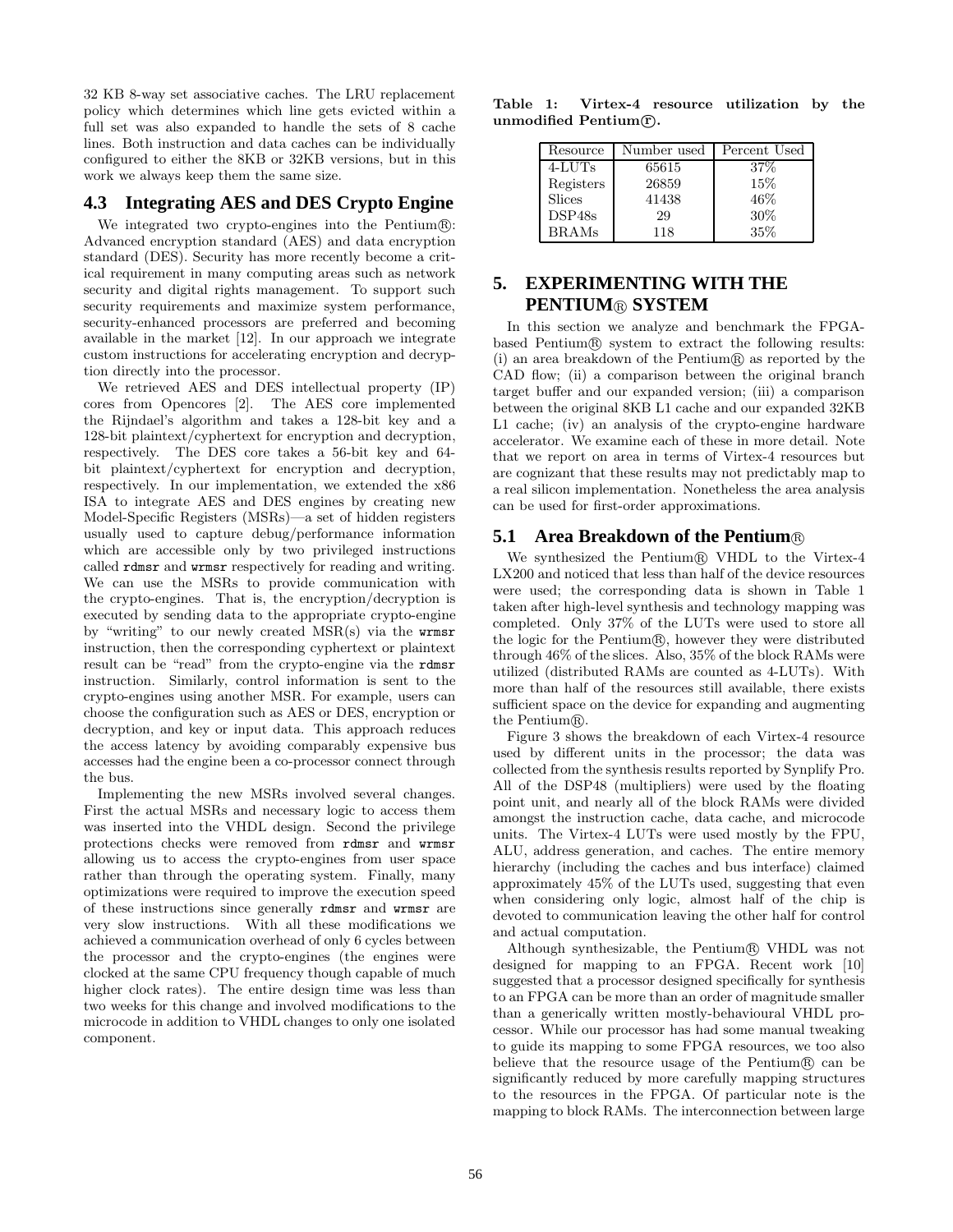

Figure 3: Breakdown of FPGA resources used by different parts of the Pentium $(F)$  archtiecture.

numbers of under-utilized BRAMS is a major contributor to both the speed and area overhead. Multiple BRAMs are often required due to limitations on the number of ports or the width of the ports. Re-architecting the processor to better utilize the block RAMs may be of great benefit to the FPGA design.

In spite of the core's ill-suitedness for FPGA design, it still provides an interesting point of comparison for FPGAs as a platform. Recent work [18] has measured FPGAs to be 3x slower in speed and 35x larger in area compared to a standard cell ASIC flow with both using 90nm technology. With some simple and crude calculations we can attempt to do the same with the 12 year old Pentium®. The FPGA-based core is clocked at 25 MHz compared to the 75 MHz it originally ran at 12 years ago, meaning the 90nm FPGA is already 3x slower than the older 600nm silicon technology. Accounting for the generation gap can only be crudely estimated: Assuming modern 90nm desktop processors run up to 3.8GHz and have 5x the number of pipeline stages (and hence 5x the clock rate) we extrapolate and say that our Pentium $\mathbb R$  core would be clocked at 760 MHz in a 90nm process—approximately 30x faster than its 90nm FPGA counterpart. Although crude, the above analysis suggests that highly optimized transistor designs can perform multitudes faster than the expected 3x of a push-button FPGA flow.

With respect to area, we estimate that the number of transistors on the Virtex-4 LX200 is greater than 500 million. Since the 3.3 million transistor  $Pentium(R)$  used about 35% of these (we assume the number of transistors used is proportional to the LUT and BRAM usage in Table 1), that means the FPGA required 53x more transistors than the actual processor. Although this is also very crude and even coupled with the fact that transistor count is not an accurate measurement of area, the outcome agrees with our expectation of seeing higher overheads since the previously published results used a synthesis-based standard cell flow without manual optimization.

#### **5.2 Comparing Branch Target Buffer Sizes**

Doubling the branch target buffer should give the processor twice the accuracy in predicting taken indirect jumps. This modification was a simple warm-up exercise requiring



Figure 4: Performance increase of the doubled branch target buffer on SPEC2000 integer benchmarks.

only an extra block RAM and a small amount of logic most likely a side-effect of the randomness in the CAD algorithms. The performance of the expanded BTB was measured across all SPEC2000 integer benchmarks. Since the system is in fact real, the time to complete a single benchmark run is non-deterministic and takes almost a day making it difficult to average out the non-determinism. As such, some of the real speed improvements remain hidden in the noise inherent in the real system.

Figure 4 shows significant speed improvements up to 11% by parser. vpr and perlbmk also benefit largely from the increased predictor accuracy. On average the expanded BTB provides a 5.35% speed improvement, which is quite significant for such a small change.

#### **5.3 Comparing Level 1 Cache Size**

Figure 5 shows the additional FPGA resources consumed from growing the L1 caches from 8KB (2-way) to 32KB (8-way). Almost 25% more logic was necessary for the expansion as well as more than 50% more block RAMs making this growth in L1 cache very expensive with respect to area. In addition to the area cost, the place and route time is more than doubled. Nonetheless the performance benefit is quite substantial.

Figure 6 plots the performance improvement of the expanded L1 cache for each SPEC2000 integer benchmark. An average of 16% performance improvement is achieved with benchmarks such as CRAFTY reaching as high as  $40\%$ . Although there are a myriad of cache studies, we believe this work is unique in capturing operating system effects such as cache flushes and preemption while sustaining high simulation speeds..

# **5.4 Evaluating the Crypto-Engine**

The AES takes only 12 CPU cycles to finish its computation for encryption/decryption, and the DES takes 16 CPU cycles, both significantly faster than a software implementation. The best known software implementation for AES written specifically for the same  $Pentium(R)$  executes in 320 cycles [11]. This results in an execution speedup of 27x for our custom crypto-engine versus the best software implementation. Table 2 summarizes the resource utilization of the AES and DES engines on the Virtex-4 FPGA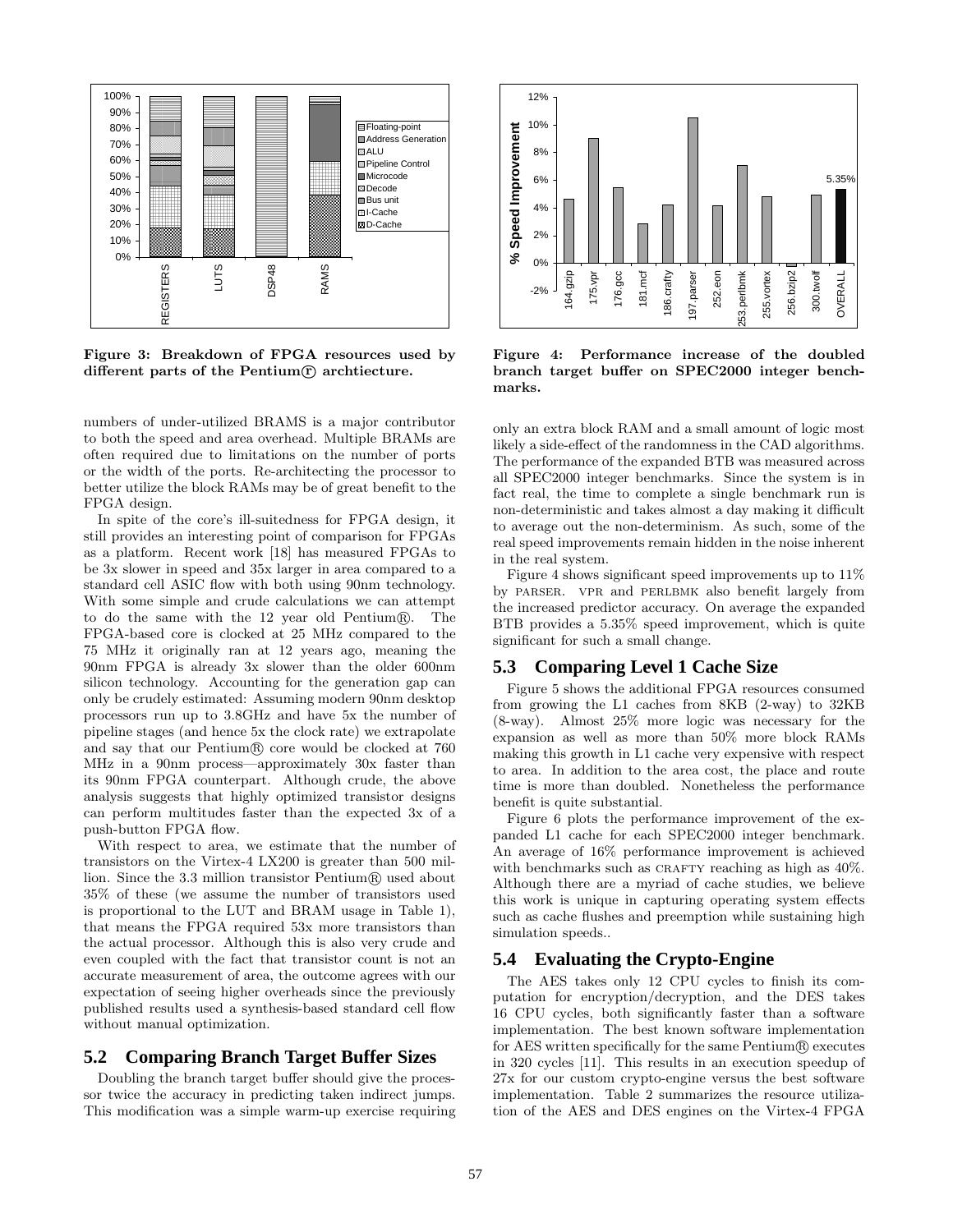

Figure 5: Area increase of the 32KB 8-way L1 caches versus the 8KB 2-way L1 caches.



Figure 6: Performance increase of the 32KB 8-way L1 caches versus the 8KB 2-way L1 caches.

and shows that the logic requirement is very small but a substantial number of BRAMs were required. Nonetheless, for secure environments the extra resources would be well worth the performance improvement.

#### **6. CONCLUSION**

The FPGA-based Pentium(R) emulator is a powerful tool for researching desktop processor architectural enhancements. Its ability to quickly prototype architectural changes and measure their effects at the application-level in the presence of a real operating system provides a more realistic research tool without the expensive costs and long design times associated with actually creating a silicon

Table 2: Virtex-4 resource utilization of the AES and DES IP cores.

| Resource     | Number used |
|--------------|-------------|
| $4$ -LUTs    | 2347        |
| Registers    | 1319        |
| DSP48s       | .,          |
| <b>BRAMs</b> | 79.         |

implementation. Such a system can be used to achieve newer heights of efficiency by optimizing across the entire system stack: architecture, instruction-set device drivers, operating systems, and applications without the inhibitive simulation times of a software simulator.

Although the Pentium $\mathbb R$  processor requires a large number of FPGA resources, modern FPGA devices have ample capacity for hosting desktop uniprocessors. The Pentium $\mathbb{R}$ processor consumed less than half of the Virtex-4 LX200 providing significant space for growth of the design. We expect that more careful mapping of the design to FPGA resources will result in large-scale reductions in size.

The Pentium $\mathbb R$  emulator was used to explore expansion of both the branch target buffer and L1 cache. Doubling the size of the branch target buffer required a negligibly small amount of resources and provided significant speed improvements on the SPEC2000 integer benchmarks. The L1 caches were quadrupled from 8KB 2-way to 32KB 8 way caches and required significantly more FPGA resources and synthesis time, but also provided large speedups for the SPEC2000 benchmarks.

Finally we integrated custom instructions to interface with AES and DES crypto engines to accelerate encryption and decryption operations. The tight integration of these engines into the core provided instructions which can encrypt/decrypt in 12-16 CPU cycles providing a 27x speedup over the best known software implementation. The added area was relatively small for the engines except for a significant need for block RAMs.

# **7. REFERENCES**

- [1] LEON SPARC. http://www.gaisler.com.
- [2] Opencores.org. http://www.opencores.org.
- [3] OpenSPARC. http://opensparc.sunsource.net/.
- [4] PowerPC. http://www.power.org.
- [5] T. Austin and D. Burger. The SimpleScalar Tool Set Version 3.0, 1998.
- [6] P. Biswas, S. Banerjee, N. Dutt, P. Ienne, and L. Pozzi. Performance and Energy Benefits of Instruction Set Extensions in an FPGA Soft Core. In IEEE International Conference on VLSI Design (VLSID). IEEE, 2006.
- [7] D. Chiou, H. Sunjeliwala, D. Sunwoo, J. Xu, and N. Patil. FPGA-based Fast, Cycle-Accurate, Full-System Simulators. In Workshop on Architecture Research using FPGA Platforms in the 12th International Symposium on High-Performance Computer Architecture, 2006.
- [8] P. S. M. et al. Simics: A Full System Simulation Platform. IEEE Computer, 35(2):50–58, 2002.
- [9] G. Gibeling, A. Schultz, and K. Asanovic. RAMP: The RAMP Architecture and Description Language. Technical Report, 2006.
- [10] G. Gibeling and J. Wawrzynek. A Universal Processor for RAMP. Technical Report, 2006.
- [11] L. Granboulan. AES Timings of the Best Known Implementations. http://www.di.ens.fr/ granboul/recherche/AES/timings.html, 2000.
- [12] Hifn. 4450 HIPP III Storage Security Processor, 2006.
- [13] Intel. The Pentium Datasheet, 1997.